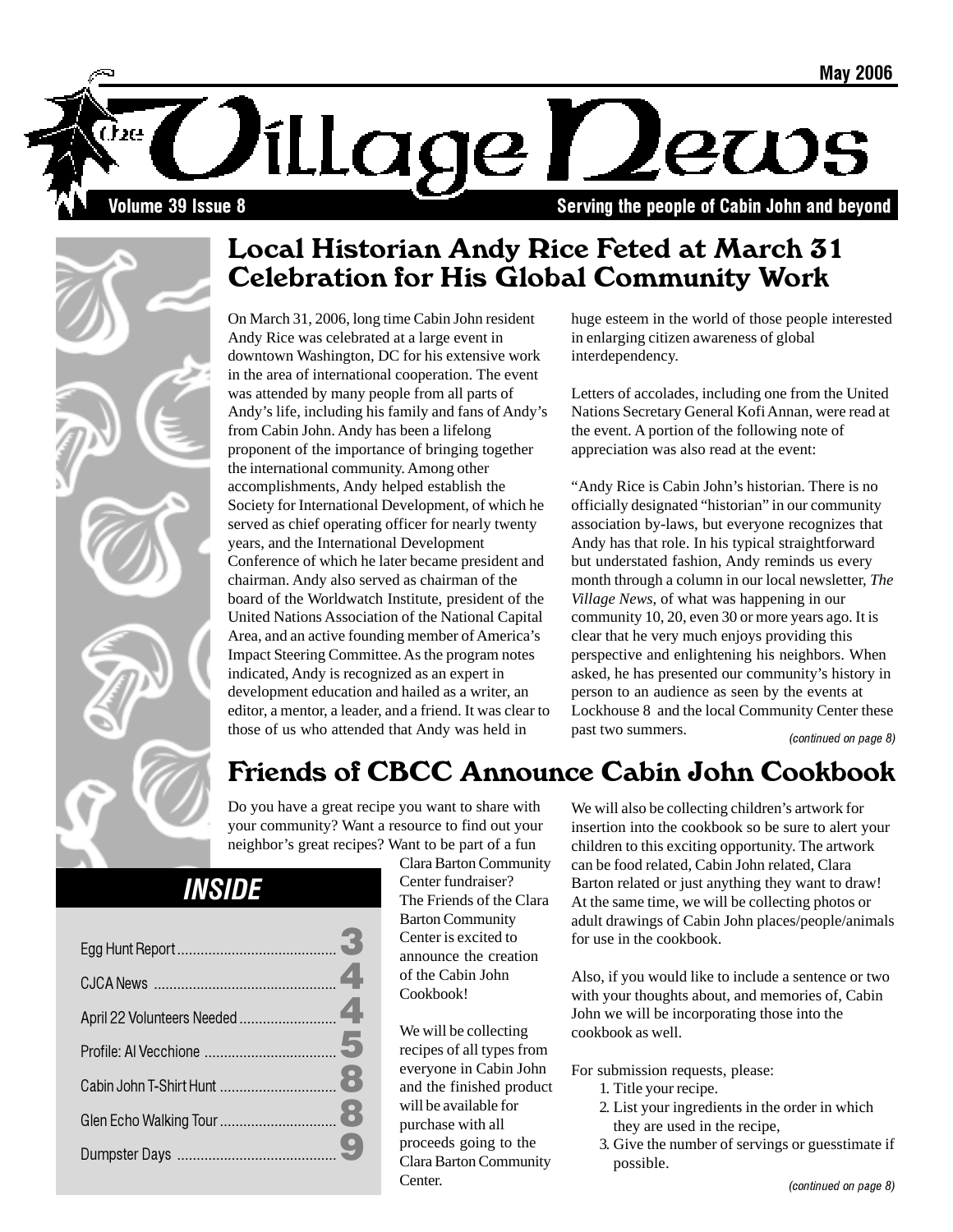# Neighborly News *by Barbara Martin*



The Carter family has expanded ranks. **Veronica Marietta Carter** was born in February to **Diana** and **Adi Carter** of Riverside Drive. Veronica joins brother **Joshua** (4), sister **Gesina** (2)**,** and greatgrandmother **Johanna van Heeckeren.** Dad Adi is a research physicist with the National Institute of Standards and Technology.

From San Francisco comes news of a baby boy for **Joanie Schrof** and **David Fisher,** and for big brother Noah. The family lived for several years on 79<sup>th</sup> Street. David works for Google.

Former Wishbone Terrace residents **Myra** and **Barry Polsky** have moved to Williamsburg. Myra, an artist, most recently helped with the posters for our Cabin John House Tour.

**Pat Busi** died in March. Pat had lived on McKay Circle in the Gardens for many years. Her son

|nnovatíve andscapes<br>for )utdoor iving

**MARK WILLCHER** & CO., INC. landscape designers contractors. Crafting gardens ance 1980.

301-320-2040.

WASHINGTONIAN AWARD WINNER

**Edward,** his wife **Gay,** and their children live in the Gardens.

**Danny Harris** is Montgomery County's representative for the Interfaith Consortium, a very fine organization that collects furniture, appliances, building materials from individuals and businesses, and makes them available to needy families in the Cumberland area. You may have given things to Danny to be taken to the Cumberland center. But the Consortium is faced with closing very soon, unless money can be found to continue. Even though most of the work is done by volunteers, there are administrative costs which must be met. While donations of goods are still coming in, what is needed at this point is money. If you want to help in the effort to keep the Consortium's work going, your check would be most welcome. Make it out to the Interfaith Consortium and send it to Danny Harris at 8207 Caraway Street.

The Herderschee family has moved from 83rd Place to Woodrow Place. **Han Herderschee, Gabrielle Herderschee-Hunter,** and **Aidan** (10) now have new neighbors and playmates, but don't have to change their zip code. Han is an economist with the International Monetary Fund.

**John Rabner**, our hometown neighbor on 75<sup>th</sup> Street, and owner of First Choice company, now has his pilot's license. Don't let life get hum-drum.

**HelenKay Dimon** who lives on Archbold Terrace and is a divorce lawyer by day, writes romance fiction. Her latest is a novella in an anthology titled *When Good Things Happen To Bad Boys*, now available at Borders and Amazon.

**Lesley Trembath** who lived for many years on Wishbone, has now returned to her native Australia. I visited her last month at her beautiful condo on Sydney Harbor. Son **Dane**, who you may remember as the turtle and snake fanatic who spent every free minute on the canal, is now in Darwin starting his PhD studies and has become greatly in demand to collect and identify the snakes of the Outback. Lesley says "I miss Cabin John—all my good friends, neighbors, and their dogs. It broke my heart to leave." Email her at *ltrembath@maglobe.net*

*Send your news items to me by calling 301-229- 3482 or emailing barbmartin@comcast.net*

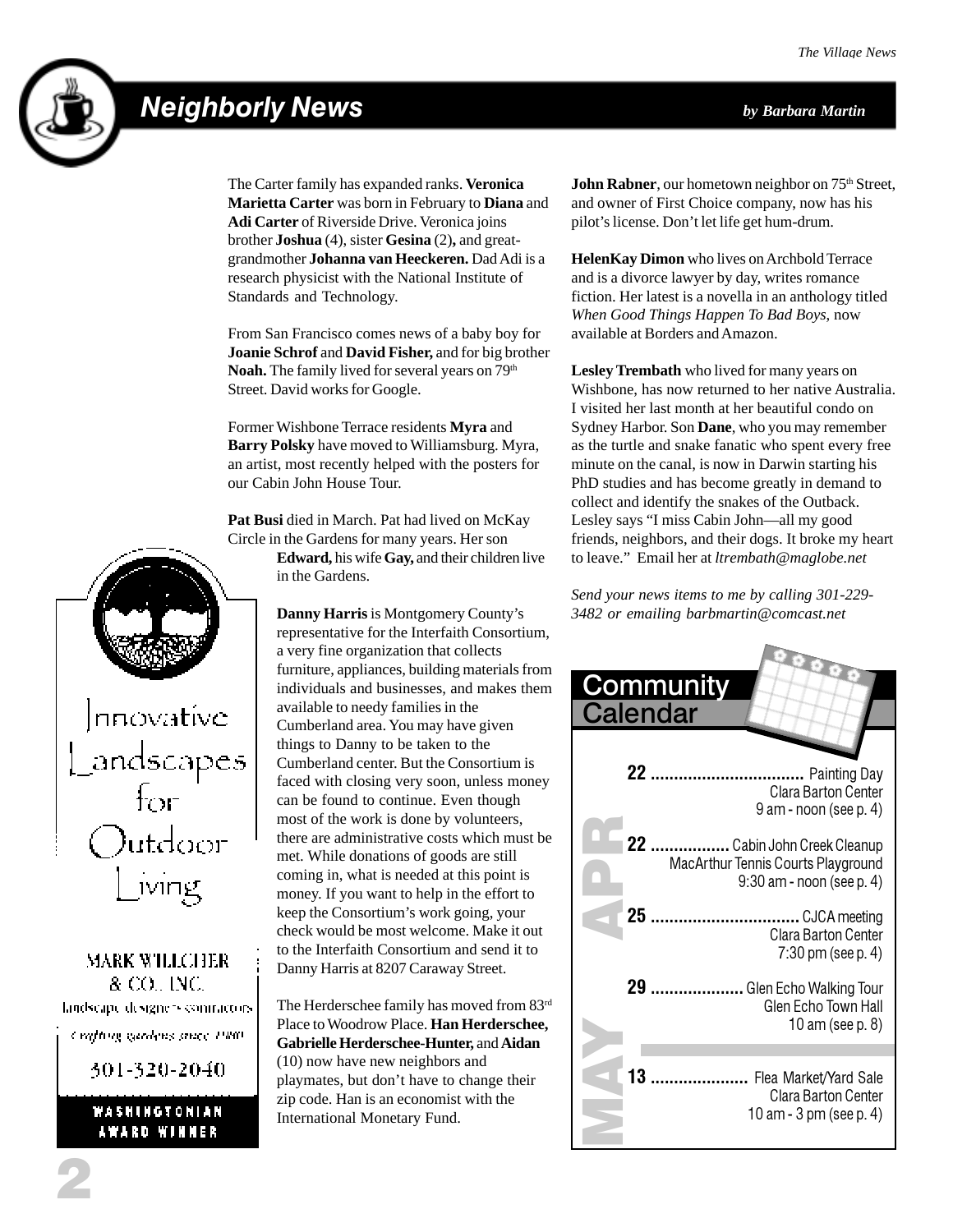### Annual CJ Spring Egg Hunt Report

45 kids came out to search for eggs on a sunny April afternoon in the CJ playground at the 8th Annual Cabin John Spring Egg Hunt. We'd like to send a BIG THANK YOU to the following people who helped to stuff, count &/or hide the 960 eggs and run games for the children: Linn Bumpers; Chris Couste & Joanne Carl; the Lewis family (for the great parachute!); Kyra McKinna; John Morabito; Nate, Cassie & John Rabner; and Phoebe Schmidt.

See you all again next year!

*—Ruth Rabner, Event Organizer*



# Letter to the editor

*To the Staff of the Village News*

*Elisa and I have lived with our three children in Cabin John since 1999. We love it. I grew up in Bethesda in the neighborhood behind the Naval Hospital in the 60's and 70's. Elisa grew up in Reno, Nevada. We both really appreciate the eclectic nature of the folks who live in this neighborhood. This is a much more interesting neighborhood than the one I grew up in. We both really enjoy the sense of community that exists here. With the days getting longer we are out most evenings talking with neighbors, riding bikes with the kids or just walking Rocky our black lab. He's a big fan of the Cabin John Creek and the trail through the woods...... he would swim all day if we let him.*

*Since we moved in we have been reading the Village News. Your labor of love is really appreciated. I especially like reading about the history of the neighborhood and in particular about the individuals who lived here long ago. That thread to the past enriches the experience of living here in CJ. Great work!*

### *Thanks,*

*Eric Libre and Elisa De Angelis (with Christina, Michael and Matthew)*

[Editor's note: Thanks for your encouraging words, Eric. Cabin John IS a unique place, and it remains that way because of our desire to get out and help each other and our community. Two excellent opportunities to do that happen this Saturday (April 22)—painting at the community center from 9 to noon, and the Creek Clean-up from 9:30 to noon. We particularly encourage people new to Cabin John to come out and enjoy a couple of hours of fellowship, fresh air, and fulfilling work.]



Eleanor Balaban MacArthur Blvd. Corridor Specialist Long & Foster Real Estate, Inc. Main: 301-907-7600 Direct: 301-215-6875 www.UleanorBalaban.com.

"Let's talk about real estate along MacArthur Blvd.'

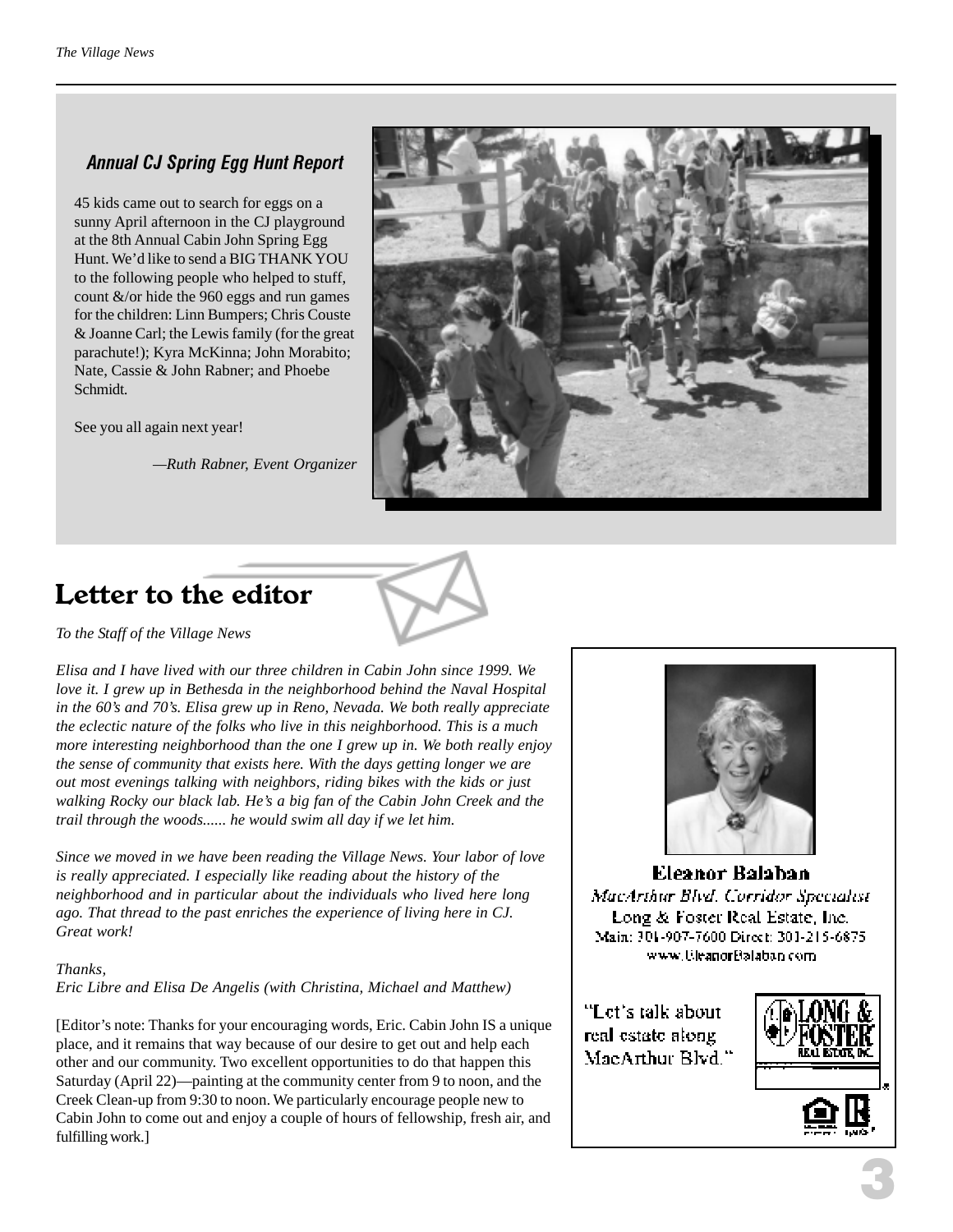# CJCA News *by Burr Gray*



**Next CJCA Meeting Agenda** — Additional information to answer questions raised at March 28 meeting concerning development of approximately three-acre property located across MacArthur Blvd from the shopping center.

*The next meeting of the CJCA will be Apr. 25, 7:30 pm at the Clara Barton Community Center.*

**Summary of Results of CJCA Meeting of** March 28, 2004 — Gary Barnhard and his architect gave a presentation on the plans for developing the approximately three-acre property located on MacArthur Blvd across the road from the MacArthur Plaza shopping center. Plans consist of creation of six approximately half-acre lots for a total of six houses. The meeting was very well attended. Gary agreed to obtain

additional information concerning certain questions that were raised.

**Spring Flea Market & Yard Sale at Clara Barton Community Center** — If you're looking for a way to clean out your attic or shop for a hidden treasure, this is the event for you. Mark your calendars for Saturday, May 13 (10 am to 3 pm). See the insert in this issue for further details.

**New Officers** — The Cabin John Citizens Association is looking for new officers for the next year (starting June 2006). If you are interested, please contact CJCA Treasurer Bruce Wilmarth at 301-229-8528. The term is for one year. — **da**l

### Volunteers Still Needed for April 22 Cleanup Events



Two April 22 Earth Day events still could use a lot of support from the community. Painting Day at the Clara Barton Community Center begins at 9 am until noon. If you're interested in volunteering, please contact Cabin John resident Mac Thornton (301-229-7430) if you can help with this important effort. Paint and brushes will be provided.

The Annual Cabin John Creek Cleanup, also scheduled for April 22 will commence at 9:30 am and also last until about noon. Volunteers will meet at the usual place – playground/swing set next the Cabin John Bridge.





### Prefessional Paluting & Home Improvements

### **John Sabner**

4

弱烈 丙血氧 Cahin John, NY 2011. mmum Istalanice adalı  $4:311 + 229 - 9104$ 6:248-498-1003 instance (Deamers), and

Milie 39455/issured

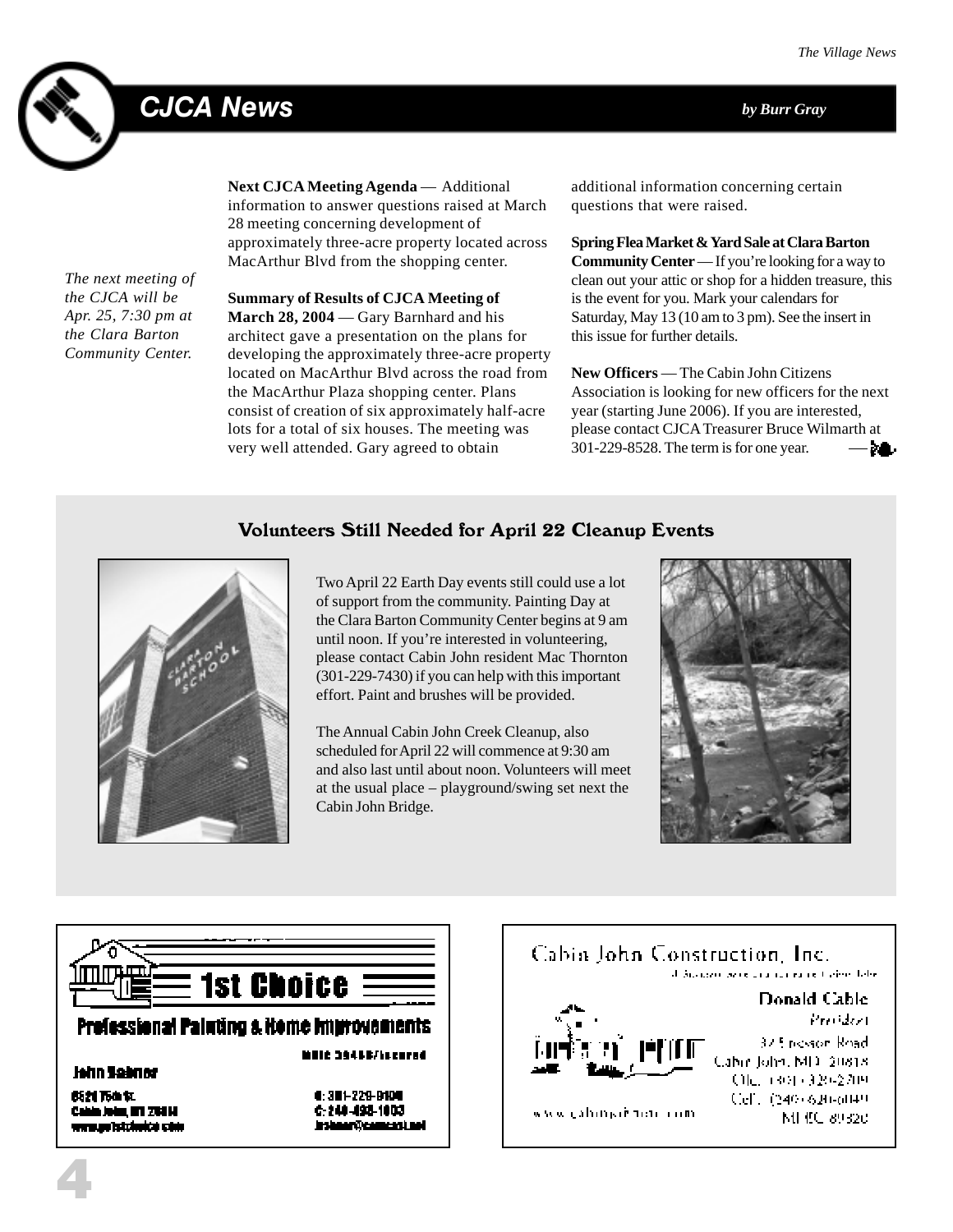# Al Vecchione: Life Begins (Again) at 65

*by Ginny Dean*

In 1996, at the age of 65, Al Vecchione, settling happily into retirement after a noteworthy career in television production, took up the clarinet.

Although a bit embarrassed shuffling into the Levine School of Music for lessons—alongside pint-sized pupils—and alarmed by the initial honks and tweets the instrument produced, he went back. And he continued to go back. Ten years later, he still takes lessons with Lora Ferguson, the assistant principal clarinetist with the Washington Opera Orchestra, and now plays in many chamber-music concerts each year. "If there is any story to tell about me," he says modestly, "it's that."

Al's late-in-life love affair with the clarinet is, in many respects, representative of his life so far—a course navigated with generous supplies of skill, luck, personality and risk-taking. In retirement, he has a wonderfully simple and simply wonderful philosophy about how he wants to live: He does things that he deems to be either worthwhile to society or fun. But that's getting ahead of the story.

The youngest of his parents' seven kids, Al Vecchione (pronounced veck-ee-yone) was born (continued on page 6)



*Al Vecchione*



旧鱼

5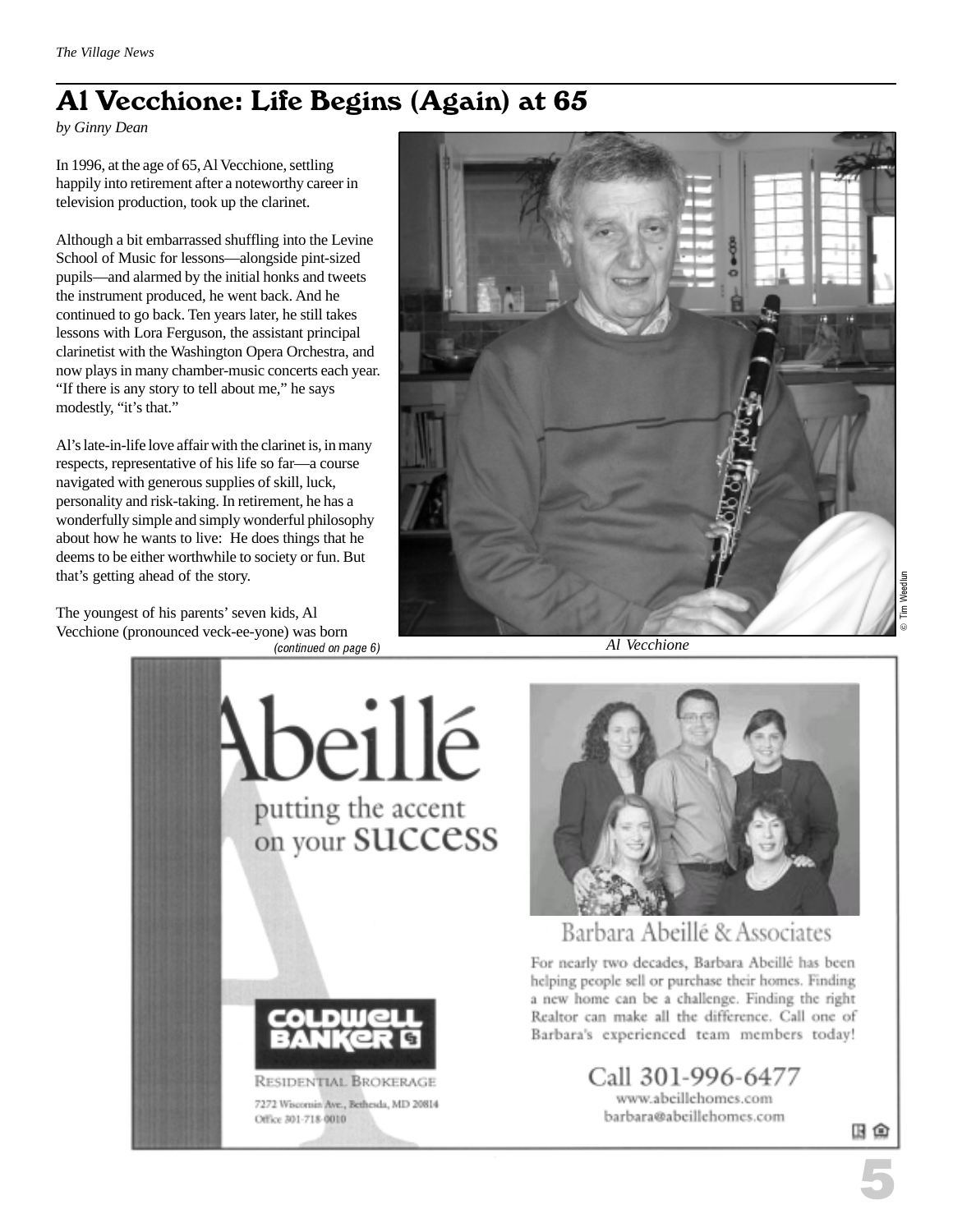# What does the kingdom of heaven look like?

GOD wants all people to come together as one in service, in purpose, in fellowship and in worship of their creator. Concord - St. Andrew's United Methodist Church is one of the most diverse congregations. in the area. People from all over the world worship. here - from Japan, Korea, Ghana, Sierra Leone. Czech Republic, Sri Lanka, China, India, South] America, and all over the U.S. Come worship with us, and you might glimpse a growing corner of heaven.

### "Jesus loves the little children. All the children of the world..."





**Serving Cabin John families since 1939** 

Dr. Ed Curtis, Th.D., Pastor

# **Bringing God's<br>Truth to Life**

| Sunday School 9:30 am              |  |  |  |  |  |
|------------------------------------|--|--|--|--|--|
| Sunday Services11:00 am            |  |  |  |  |  |
| Wednesday Activities 7:00 pm       |  |  |  |  |  |
| Mid-Week Bible Study Vassar Circle |  |  |  |  |  |

#### **VECCHIONE** cont. from page 5

during the Great Depression in Queens, New York. Because there wasn't enough money for college, young Al became a house painter, going to school at night. During the height of the Korean War, he was drafted. Of the 100 men in his basic training company, 97 were sent to Korea; Al and two others to Europe. Within a year, half of the Korea-bound contingent had died.

When his tour in Germany was over, he continued his night school education, now courtesy of the GI Bill, and went in search of a job, courtesy of the New York subway system. He exited at the  $50<sup>th</sup>$  Street station because there were tall buildings there. Where there are tall buildings, he reasoned, there must be job opportunities. He applied for them all, including one with NBC. Soon Al was the newest mail boy at NBC, a job he maintains was the best he's ever had. "It paid well—\$32 a week. I worked with real nice people whom I became good friends with. And moving around those hallways, in that glamorous environment, was great fun for a young man. It beat house painting, hands down." These were the early days of TV, when Milton Berle, Dave Garroway, Arturo Toscanini and Eddie Fisher roamed NBC's hallowed halls.

Being an extroverted mail boy enabled him to meet a lot of people. One was Elizabeth Leitner. "She had a fancy job in radio network sales—there was carpeting on the floor of her office. And she was real cute!" he say, the gleam in his eye still visible. "I made a pass and struck out cold." She obviously gave him a second chance. In September, Al and Liz celebrated their 50<sup>th</sup> wedding anniversary and have four wonderful children and eight "even better" grandchildren.

On his rounds, he also met the folks in Personnel, who knew about job openings. Soon he was working in Network Operations, which introduced him to the world of TV production. From there it was onward and upward, moving from the Operations Department to Unit Managing and traveling the world. When he left NBC 20 years and 10 zillion frequent-flyer miles later, he was East Coast Production Manager.

In his travels, he'd met and become friends with Robin MacNeil, who was working as a reporter for BBC London. MacNeil told him he had signed on as a correspondent with the National Public Affairs Center for Television (NPACT), a media organization in Washington, and invited Al to come with him. Always a risk-taker, Al accepted, initially as Director of Production for the start-up company that would (continued on page 10)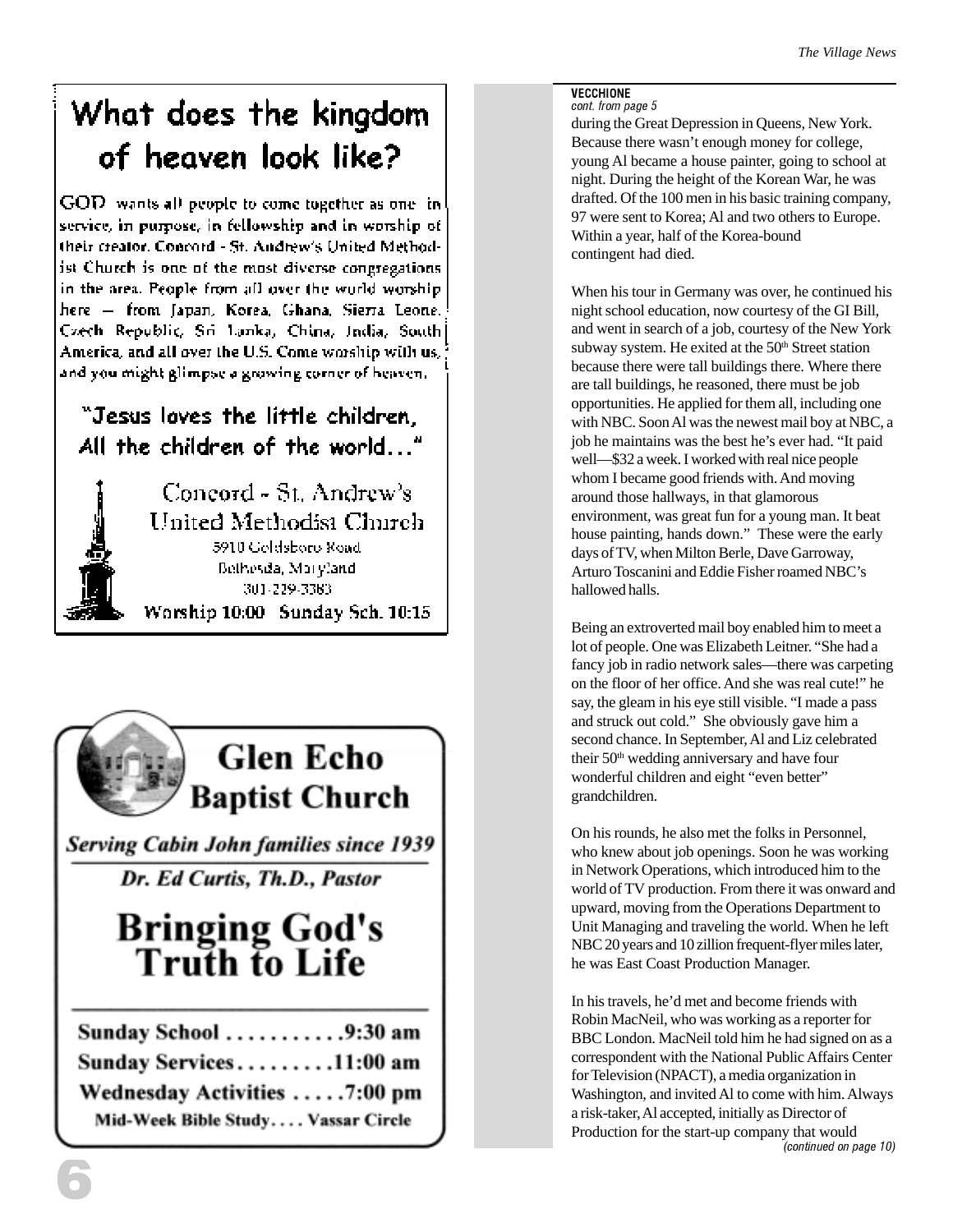### Real Estate Activity in Cabin John Mar/Apr 2006

Courtesy of Patricia Ammerman, cell 301-787-8989, office 301-320-8606.

| <b>ACTIVE:</b>                  | <b>List Price</b>              | $B\!R$         | FB                            | $H\!B$       | Lyl            | <u>Acres</u> |
|---------------------------------|--------------------------------|----------------|-------------------------------|--------------|----------------|--------------|
| 7713 Tomlinson Av               | \$1,695,000                    | 6              | 6                             | $\mathbf{1}$ | 4              | 0.29         |
| 652579th Pl                     | \$1,645,000                    | 5              | 5                             | $\Omega$     | $\overline{4}$ | 0.305        |
| 6416 83rd St                    | \$799,000                      | 3              | 1                             | $\theta$     | 3              | 0.14         |
| 6703 Tomlinson Ter              | \$1,319,000                    | 5              | 4                             | $\theta$     | 3              | 0.42         |
| 8013 Cypress Grv Ln             | \$899,999                      | $\overline{4}$ | 3                             | $\mathbf{1}$ | 3              | 0.34         |
| 7909 Cypress Grv Ln \$1,200,000 |                                | 5              | 3                             | 1            | $\overline{4}$ | 0.51         |
| 7 Thorne Rd #7                  | \$430,000                      | $\overline{2}$ | 1                             | $\theta$     | 1              |              |
| 6438 Wishbone Ter               | \$815,000                      | $\overline{4}$ | 3                             | $\mathbf{1}$ | 3              | 0.11         |
| 1 Ericsson Rd#0                 | \$440,000                      | $\overline{2}$ | 1                             | $\Omega$     | 1              |              |
| 651277th St                     | \$745,000                      | 3              | $\overline{2}$                | 1            | 3              | 0.21         |
| 652379th Pl                     | \$695,000                      | $\overline{4}$ | $\overline{2}$                | $\Omega$     | $\overline{2}$ | 0.321        |
|                                 |                                |                |                               |              |                |              |
| <b>UNDER CONTRACT:</b>          |                                |                |                               |              |                |              |
| 6528 79th St                    | \$1,599,000                    | 6              | 4                             | $\mathbf{1}$ | 4              | 0.41         |
| 652277th St                     | \$1,725,000                    | 6              | 5                             | 1            | 4              | 0.28         |
| 7992 Riverside Dr               | \$1,695,000                    | 5              | 5                             | 1            | 3              | 1.04         |
| 6401 81st St                    | \$925,000                      | $\overline{4}$ | 3                             | $\Omega$     | 3              | 0.41         |
| 7833 Macarthur Blyd             | \$1,299,999                    | 6              | 6                             | $\Omega$     | 3              | 0.37         |
| <b>SOLD</b><br>6421 83rd Pl     | <b>List Price</b><br>\$899,000 |                | <b>Sold For:</b><br>\$875,000 |              |                |              |



7732 MacArthur Boulevard Cabin John, MD 20818 301/229-2400



WHEN YOU MOUNTAIN TO BIY OR SHE YOUR HOME **CALL PATRICIAN** EXCELD YOUR EXPECTATIONS

# PATRICIA AMMERMAN

Devoted to providing maximum personal service for all your Real Estate needs!

YOUR CABIN JOHN REALIER Ň **NFIGHBOR** 

# **301-787-8989**

LICTNSTD IN MD. DC & VA FLUENT IN ENGLISH AND SPANISH WWWIEZWSIEMARAS J. CMPATRICIAAAMIR MAN

sa pas MILLER



7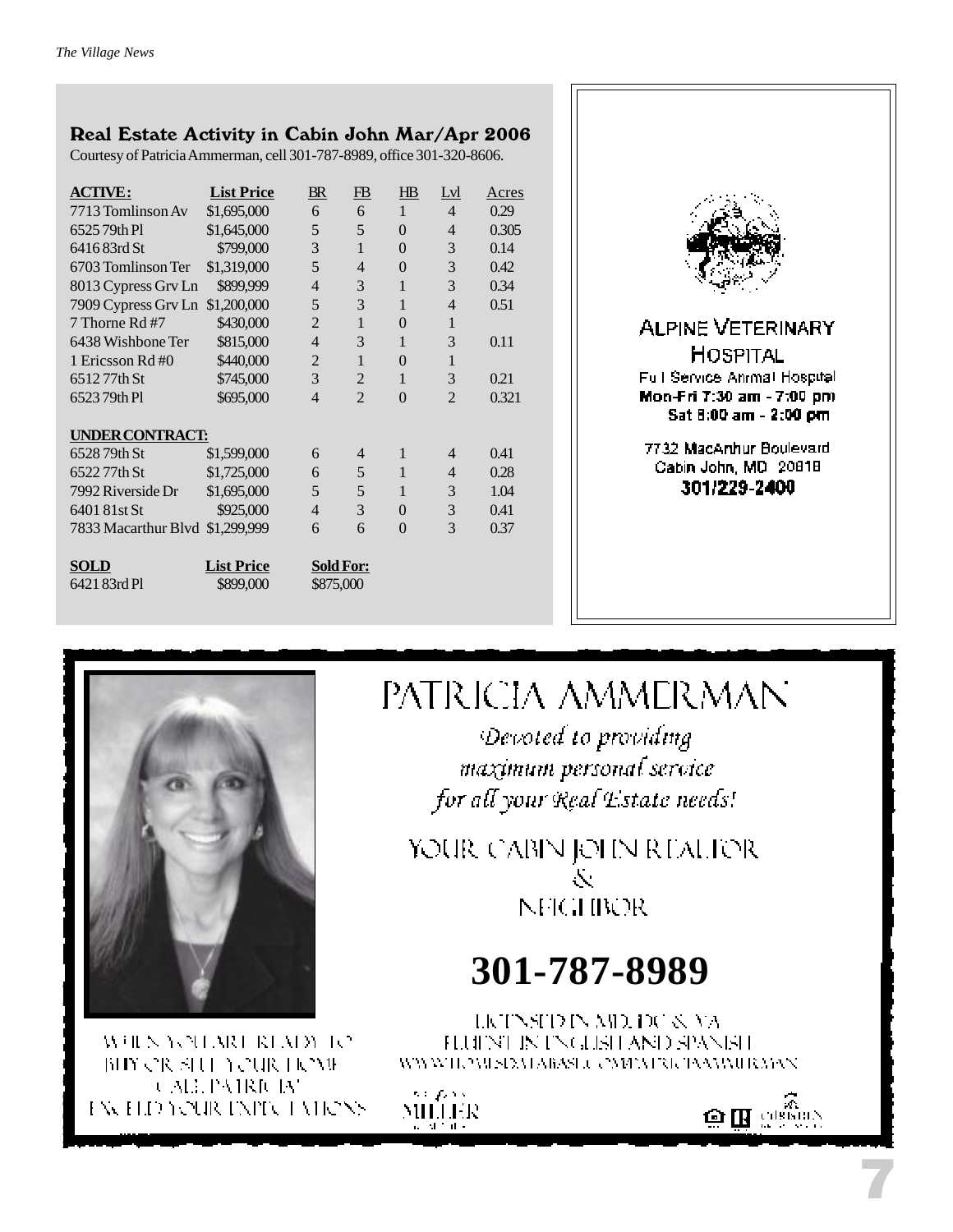### Do You Have a Cabin John T-Shirt?

In a forthcoming issue of the *Village News* we plan to do a photographic display of the various t-shirts that have featured Cabin John over the years. We have four on hand with the following designs:

- the Union Arch Bridge with the moon and stars in the night sky
- a large crab with the "Cabin John Crab Feast" legend
- the Cabin John Hotel, pictured circa 1880
- a squirrel on a pine branch with the legend "Free to be Cabin John"

We know that there is one more with the words:"Cabin John: My Place in the Sun" and there may be others. If you have the "My Place in the Sun" t-shirt or any others not listed above and would be willing to lend it/them to be photographed (and then returned to you), please let Andy Rice know, preferably by e-mail (*aerice@comcast.net*). Thank you.  $\rightarrow$ 

#### COOKBOOK cont. from page 1

- 4. Write a comment about the recipe if you would like, especially if there is a story associated with it.
- 5. Include your name.
- 6. If you are sending artwork, please put a post it note on the back of the piece with the name of the artist/photographer and/or information about the picture. If the artwork is connected with a certain recipe, put the name of the recipe on the post it note also. Do not staple or paper clip the information to the picture.
- 7. Send all submissions and pictures by e-mail to Judy Brookes (*judy@brookes.com*) or Rachelle Cherol (*Rlc7910@aol.com*) by June 1, 2006. You can mail or drop off the recipes and/or pictures and photos also (Judy Brookes, 6509 81st Street, CJ MD 20818 or Rachelle Cherol, 7910 Longridge Court, CJ MD 20818).

This is going to be a fun and interesting project and we look forward to receiving all your wonderful recipes, comments and pictures for our first Cabin John Cookbook! Thanks! If you have any further questions, please contact Judy Brookes or Rachelle 28. Cherol at the Email addresses above.



### Walking Tour Planned for Glen Echo

Over the years Cabin John has had a close relationship with its downriver neighbor, Glen Echo. Now there's an opportunity to get to know Glen Echo better through a 2½ hour walking tour led by the town's historian, Carlotta Anderson, on Saturday morning, April 29. You'll learn about the town's history, hear about some of its interesting residents, and see some of its noteworthy houses. The tour is being organized through the Montgomery County Historical Society and reservations (at \$6, or \$4 for MCHS members) should be made by calling the Society at 301-240- 2825. The group will assemble at the Glen Echo Town Hall, 6101 Harvard Avenue, at 10 am. ЭA.



Join Any Time! First five-wook session ince

Cartified instructor, Yoga Alliance registered 301–770–7994; <u>alexardise@compast.net</u>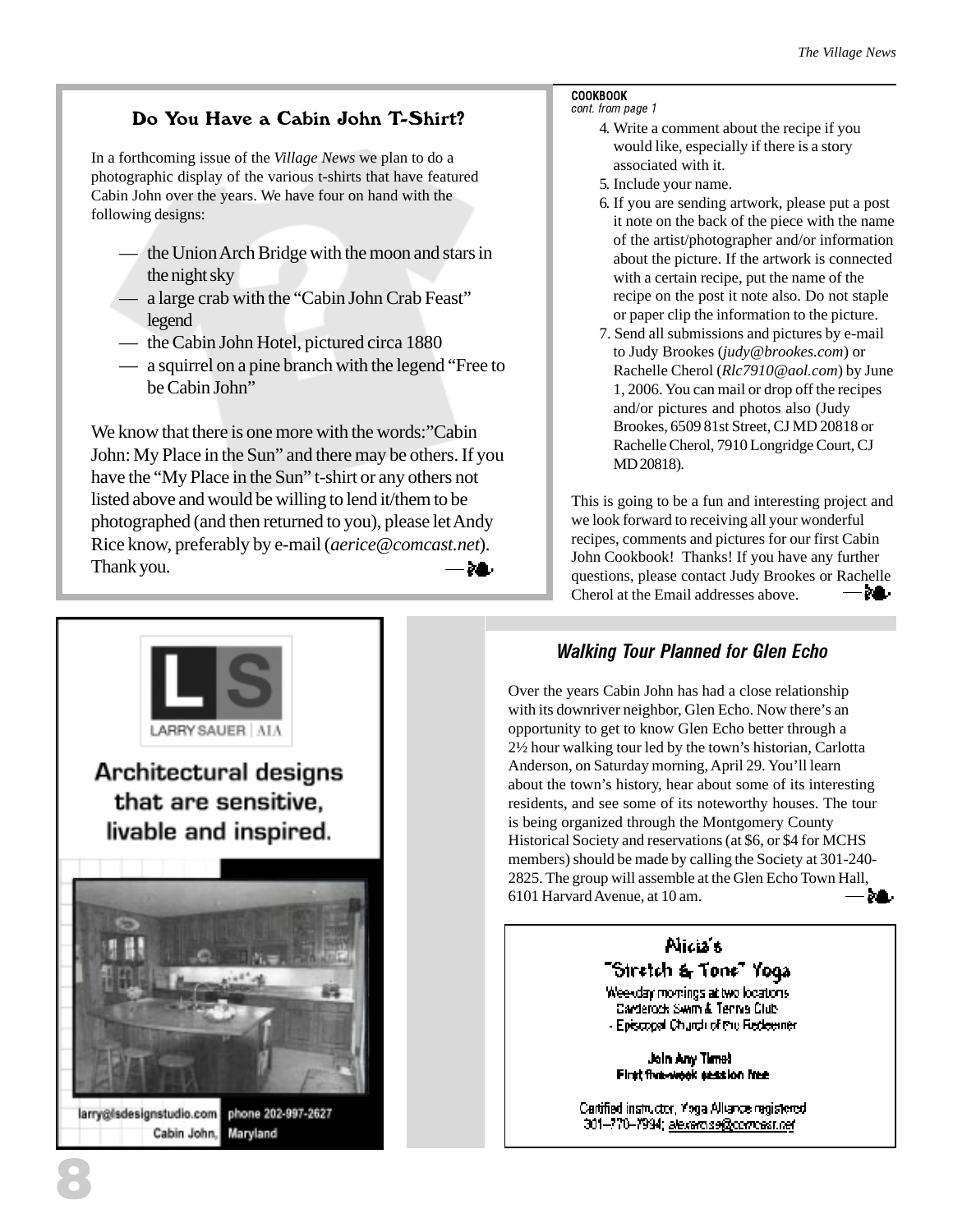### Mark Your Calendars: June 16–18 For Cabin John Dumpster Days

Here's your opportunity to clean out your garage, basement or attic. Dumpster Days offers you the chance to dispose of trash, recyclables, paint cans and hazardous materials (Note: hazardous materials will be collected only until noon on Saturday). We are only accepting residential stuff from Cabin John households; no commercial vehicles. Dumpsters will be provided by the CJCA at the Clara Barton Community Center. More details will be announced in next month's *Village News,* but for now, we need to gather the volunteers for such tasks as:

- Creating and posting signs
- Directing traffic flow the days of the event
- Providing assistance unloading cars, sorting materials, and loading dumpsters
- Mixing latex paints with cat litter in preparation for disposal
- Visiting homes of the elderly or disabled who need help getting disposables out of their houses

For planning purposes we would especially like to hear as soon as possible from individuals who have trucks and are willing to offer any amount of time. Trucks will be used to pick up from the homes of the elderly/ disabled and also for shuttling some materials (such as paints, batteries, etc) to a nearby drop site located at Westland Middle School.

To help in any way or for any amount of time please contact Werner Schumann at 301-229- 8543 (w), 301-229-3196 (h), or Michaela Palumbo at 301-320-9423 (h) or Email at *cjdumpsterday@aol.com*. 28.



### RACHELLE CHEROL

Salesperson



Whether you are buying or selling a home, you want to make sure it's done right. Please call me today!"

Cabin John Homeowner **Since 1988** 

Long & Foster Real Estate, Inc. Bethesda Gateway The Billion Dollar Office

> Office: 301-907-7600 Cell: 301-379-5013.



#### RICE cont. from page 1

Andy has invested a great deal of time in our community. He served as editor of *The Village News* from the mid-80's to the early 90's. In Andy's words, 'I saw the *Village News* as a way to strengthen the community. The paper wasn't exclusively a voice for the Citizens Association; all news and opinions were welcome. I enjoyed it.' Andy also served as president of the Cabin John Citizens Association during the 1975-76 term, a period when zoning laws were being developed that affected Cabin John. Andy guided the discussion firmly and reasonably to an acceptable resolution, which said a great deal about his managerial skill and social values.

We should also note that our community owes a large debt to Andy's wife, Connie, who pushed for the planning effort that led to the Community Plan, finalized in 1973, that established the direction on how Cabin John should evolve, including a central shopping area. The County respected this effort and implemented it.

On behalf of the Cabin John Citizens Association and the Cabin John community, we thank Andy and his wife Connie many times over for their efforts to strengthen our community and make it a better place these past few decades." *—Burton Gray, CJCA President*

@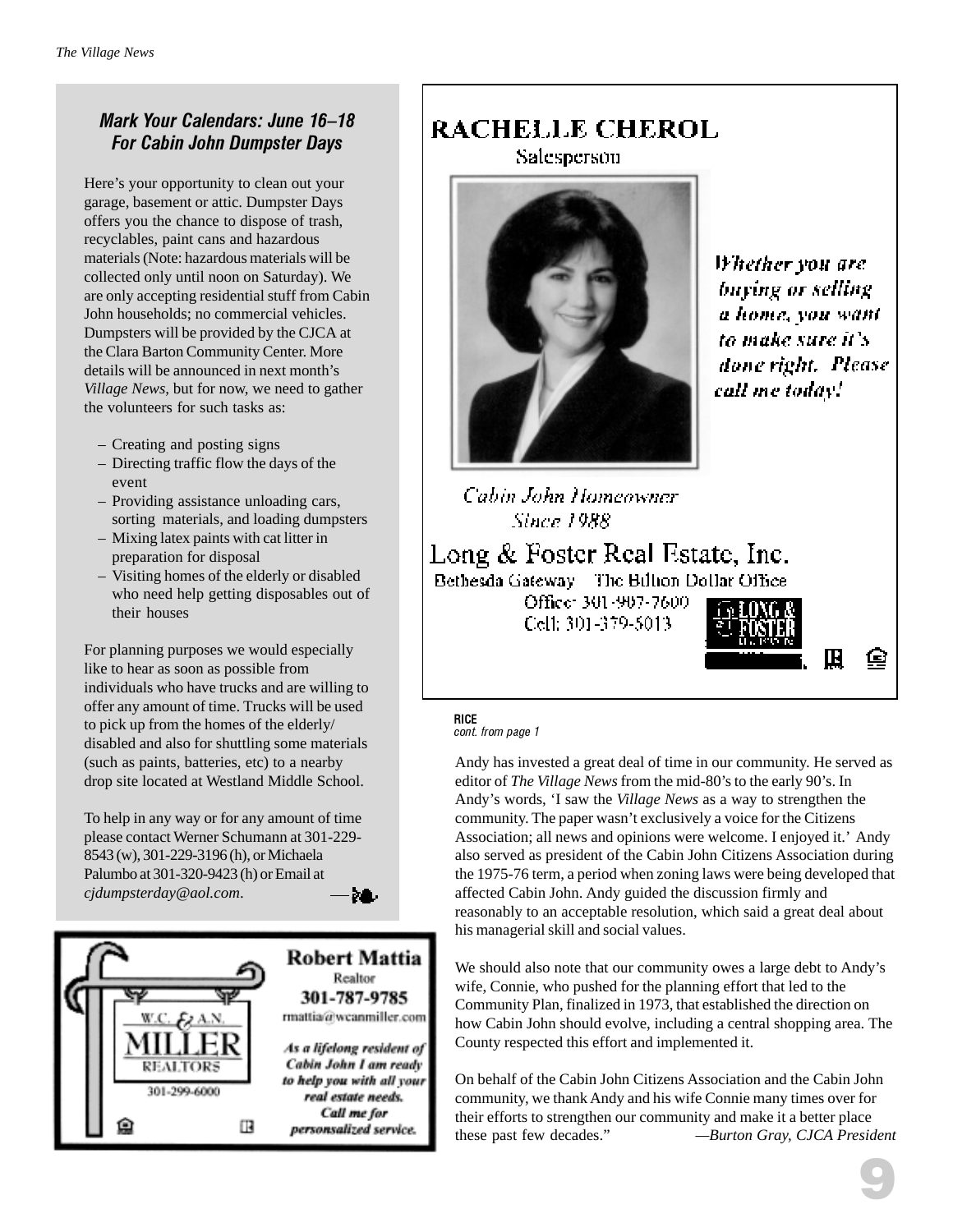





10

Bethesda, MD 20814 Office 301-718-0010

HO

VECCHIONE cont. from page 6

produce and distribute a wide range of public affairs programs, and later as its general manager. He and Liz packed up their growing family and headed south. At NPACT, he got to know and like another correspondent, Jim Lehrer.

When the company folded four years later, he became a TV advisor for the Democratic National Committee and producer of the 1976 convention at Madison Square Garden. His work there introduced him to Jody Powell and others in Jimmy Carter's inner circle and he was hired as Governor Carter's television advisor for the general election. If the Georgia governor won, a job in the Carter Administration seemed likely.

But by the election, his old friend Robin MacNeil had come calling again, this time inviting Al to join him and Lehrer and become executive producer for an unconventional new show that would focus on one story a night for 30 minutes. He liked the concept that they proposed and signed on to what would become the MacNeil/Lehrer Report. Friends thought he was "nuts," especially with Carter now elected. But, he says with a laugh, 30 years later, the show is still there and Jimmy Carter is back in Georgia.

Having moved to D.C. for NPACT, he was reluctant to relocate to New York, where most of the MacNeil/ Lehrer staff was housed. So he began an up-and-back weekly commute that was to last 20 years, during which time the program doubled in length to become the MacNeil/Lehrer NewsHour and he became president of MacNeil/Lehrer Productions. He retired 10 years ago this June, ready to try something new.

Asked what he's proudest of in his career, he puts NPACT's persuading a reluctant PBS to air the Select Committee hearings that Senator Sam Ervin ran during Watergate at the top of his list. The move forced the major networks to follow suit, but Al's group outsmarted the majors by re-running the hearings every night in prime time to a mesmerized audience. Their successful struggle to get it on the air, he believes, altered the course of history.

The imprint that the MacNeil/Lehrer NewsHour made on TV news also makes the cut for work of which he's especially proud. They started from scratch and built a show that was of consistently high quality, as well as politically and socially influential. There was also a five-part series that ran on NBC on the health care crisis in America that was well ahead of its time and won an Emmy for best documentary series. Awards matter little to Al, although he's received many, but he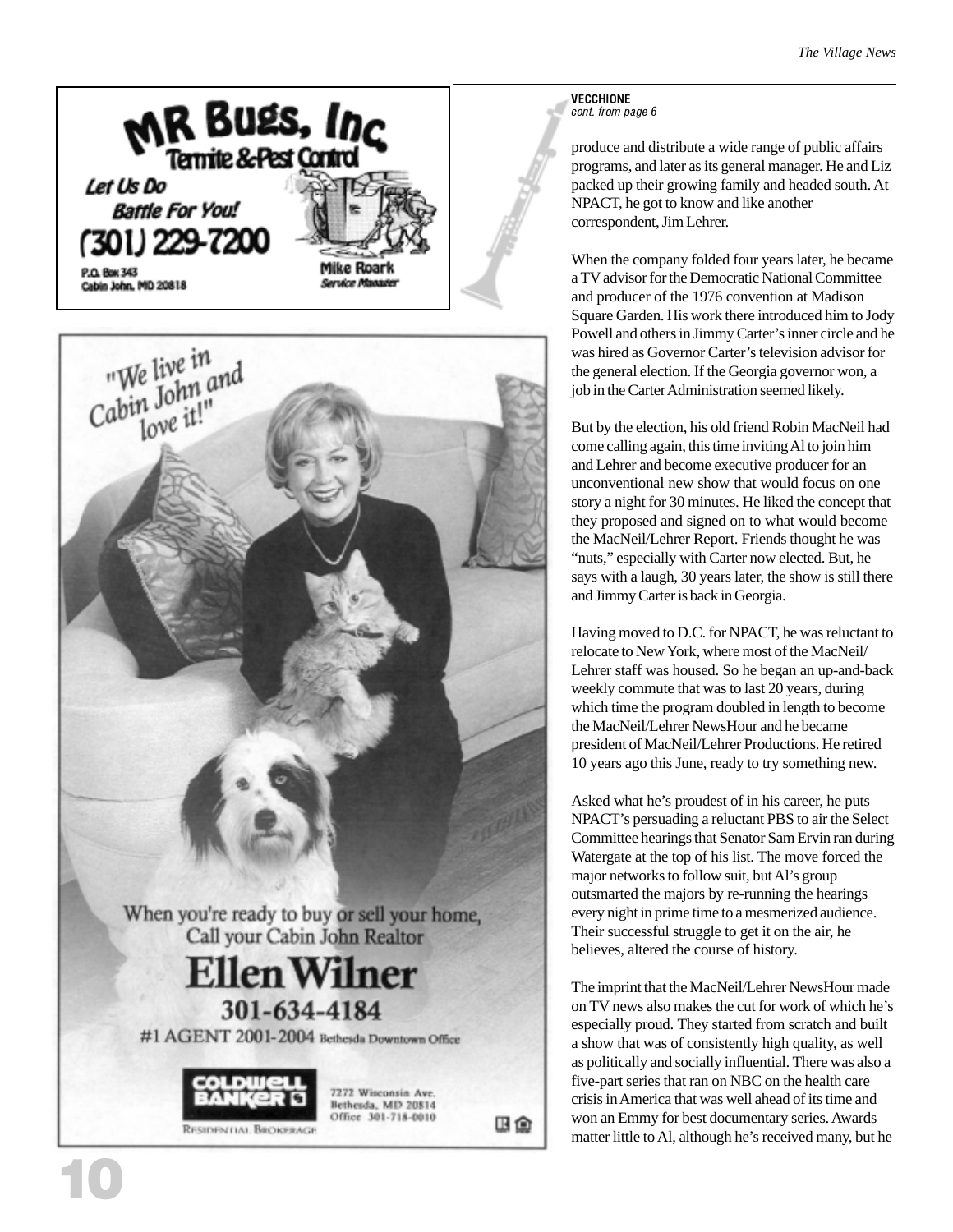# **Neighborhood Services**

**MUSIC LESSONS**—VIOLIN, VIOLA AND PIANO STUDIO. All ages, all levels. Ensemble workshops. Vera Dolezal. 301-229-5685.

**CABIN JOHN DOG WALKING:** Day time walks to keep your pet happy and healthy. (M-F only) 301-257-1076.

**CHILD CARE.** Licensed Family Day Care. 17 yrs. experience, references. Call Siew at 301-320-4280.

**BANISH HOUSEHOLD CLUTTER & SIMPLIFY YOUR LIFE.** Call Melanie Patt-Corner at "A Place for Everything" Household Organizing Service at 301-263-9482. Member, National Association of Professional Organizers.

**GET THE STRESS OUT!! MASSAGE THERAPY.** Receive a soothing Swedish/Deep Tissue Massage in your own home. Only \$75/hr. Gift Certificates available. Call Dominique at 301-263-2783.

is under-standably proud of the standard of quality to which he always held himself in his work.

In retirement, Al remains extremely busy and engaged. One focus is his concern over the corruption of television. Eight years ago, he wrote, "In the roughly 50 years since it was introduced, television has evolved as a menace to our society's mental and even physical health. [Its] influence…may surpass that of our religious institutions; its capacity to mold public policy may be greater than our political institutions; its reach into our children's minds may be stronger than our educational system." Powerful and ironic words from a career TV news man. Until recently, he served on the board of TV-Free America.

His service on several boards, political activism against the war, and participation in creating the first summer stock theater at Rehoboth Beach are just some of the ways he meets his worthwhile-efforts test. They're all done pro bono in what he calls giveback time.

On the fun side, there are the six months Al and Liz spend at their house on the Eastern shore, tennis, travel and the theater. And then there's the clarinet, where the two criteria come together, making beautiful music for appreciative audiences and having fun doing it with a new circle of artistic friends.

"I didn't think it was possible to become competent enough to perform," he says. "I can't describe the satisfaction. It's made for a whole new life." One in which he's enjoying every minute.- 28.







### **NEED AIR CONDITIONING SERVICE FAST?**

LOCAL RESIDENT SEEKS LOCAL WORK DAYS, EVENINGS, WEEKENDS, NO EXTRA CHARGES OVER 30 YEARS OF EXPERIENCE ALL NECESSARY LICENSES AND INSURANCE PLENTY OF REFERENCES

> CALL ANYTIME 301-365-2155 **SAM OSLER** 7105 GARMON ROAD, BETHESDA, MD

WSSC #20215 MARYLAND HVAC #16047